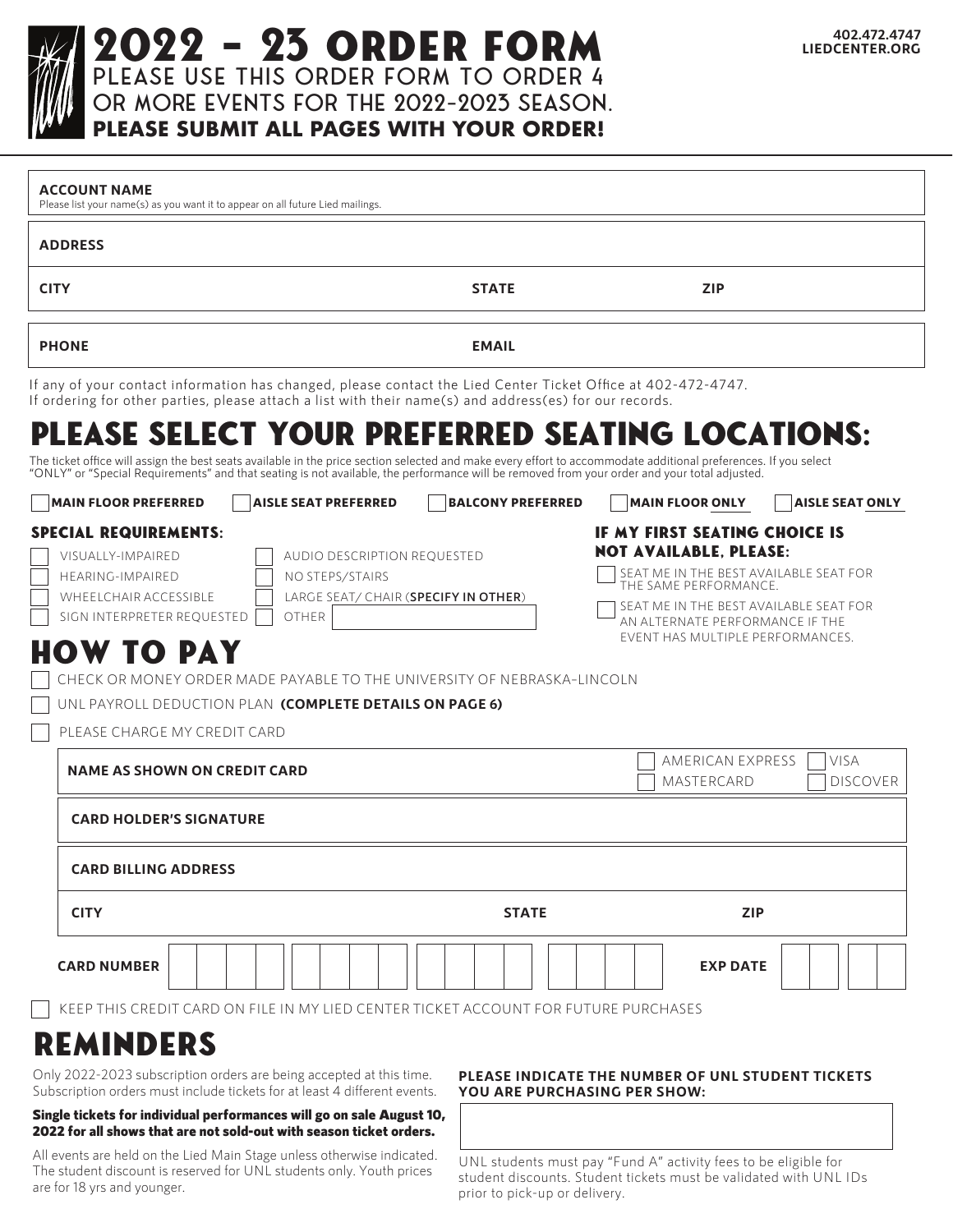GET YOUR TICKETS FOR THE LONG AWAITED RETURN OF THE BOOK OF MORMON!

### STEP 1: SPECIAL EVENTS SEASON SUBSCRIPTION DISCOUNTS DO NOT APPLY TO ANY PERFORMANCES OF HAMILTON AND THE SOOK OF MORMON. YOU MAY COUNT YOUR TICKET PURCHASE FOR HAMILTON AND THE Book of Mormon in the total number of events you select for your season package.

| <b>PERFORMANCES</b><br>ARRANGED IN CHRONOLOGICAL ORDER                                                                                  | <b>VIP (QTY)</b>       | <b>SECTION 1 (QTY)</b>                                              | <b>SECTION 2 (QTY)</b> | <b>SECTION 3 (QTY)</b> | <b>SECTION 4 (QTY)</b> | <b>TOTAL COST</b> | <b>TICKET<br/>OFFICE</b><br><b>USE</b> |
|-----------------------------------------------------------------------------------------------------------------------------------------|------------------------|---------------------------------------------------------------------|------------------------|------------------------|------------------------|-------------------|----------------------------------------|
| THE BOOK OF MORMON<br>FRI   MAR 24, 2023   7:30PM                                                                                       |                        | \$104   ADULT X                                                     | \$85   ADULT X         | <b>\$64   ADULT X</b>  | \$50   ADULT X         |                   |                                        |
| SAT   MAR 25, 2023   2:00PM                                                                                                             |                        | \$104   ADULT X                                                     | \$85   ADULT X         | $$64$   ADULT X        | $$50$   Adult X        |                   |                                        |
| SAT   MAR 25, 2023   7:30PM                                                                                                             |                        | $$104$   Adult X                                                    | \$85   ADULT X         | $$64$   ADULT X        | \$50   ADULT X         |                   |                                        |
| SUN   MAR 26, 2023   1:30PM                                                                                                             |                        | <b>\$86   ADULT X</b>                                               | \$66   ADULT X         | <b>\$56   ADULT X</b>  | \$36   ADULT X         |                   |                                        |
| SUN   MAR 26, 2023   7:00PM                                                                                                             |                        | <b>\$86   ADULT X</b>                                               | <b>\$66   ADULT X</b>  | <b>\$56   ADULT X</b>  | \$36   ADULT X         |                   |                                        |
| PLEASE NOTE: AS PART OF YOUR CREATE-YOUR-OWN ORDER, SUBSCRIBERS MAY ORDER A MAXIMUM NUMBER OF 4 TOTAL TICKETS TO HAMILTON AT THIS TIME. |                        |                                                                     |                        |                        |                        |                   |                                        |
| <b>HAMILTON</b><br>WED   AUG 2, 2023   7:30 PM                                                                                          | <b>\$147   ADULT X</b> | $$127$   ADULT X                                                    | $$97$   ADULT X        | $$77$   Adult $X$      | $$47$   Adult $X$      |                   |                                        |
| THU   AUG 3, 2023   1:30PM                                                                                                              | <b>\$147   ADULT X</b> | <b>\$127   ADULT X</b>                                              | \$97   ADULT X         | $$77$   ADULT $X$      | $$47$   ADULT X        |                   |                                        |
| THU   AUG 3, 2023   7:30PM                                                                                                              |                        |                                                                     |                        |                        |                        |                   |                                        |
| FRI   AUG 4, 2023   7:30 PM                                                                                                             |                        | LIMITED MAIN FLOOR SEATING AVAILABLE FOR THIS PERFORMANCE - CONTACT |                        |                        |                        |                   |                                        |
| SAT   AUG 5, 2023   2:00PM                                                                                                              |                        | THE TICKET OFFICE AT 402-472-4747 FOR SEATING OPTIONS AND PRICING   |                        |                        |                        |                   |                                        |
| SAT   AUG 5, 2023   8:00PM                                                                                                              |                        |                                                                     |                        |                        |                        |                   |                                        |
| SUN   AUG 6, 2023   1:00PM                                                                                                              | \$167   ADULT X        | <b>\$137   ADULT X</b>                                              | \$107   ADULT X        | <b>\$87   ADULT X</b>  | <b>\$57   ADULT X</b>  |                   |                                        |
| SUN   AUG 6, 2023   7:00PM                                                                                                              | $$147$   ADULT X       | <b>\$127   ADULT X</b>                                              | \$97   ADULT X         | <b>\$77   ADULT X</b>  | $$47$   adult $X$      |                   |                                        |
| TUE   AUG 8, 2023   7:30PM                                                                                                              | \$147   ADULT X        | $$127$   adult X                                                    | \$97   ADULT X         | $$77$   adult $X$      | $$47$   adult $X$      |                   |                                        |
| WED   AUG 9, 2023   7:30PM                                                                                                              | <b>\$147   ADULT X</b> | <b>\$127   ADULT X</b>                                              | \$97   ADULT X         | $$77$   ADULT $X$      | \$47   ADULT X         |                   |                                        |
| THU   AUG 10, 2023   7:30PM                                                                                                             | <b>\$147   ADULT X</b> | <b>\$127   ADULT X</b>                                              | \$97   ADULT X         | <b>\$77   ADULT X</b>  | $$47$   adult $X$      |                   |                                        |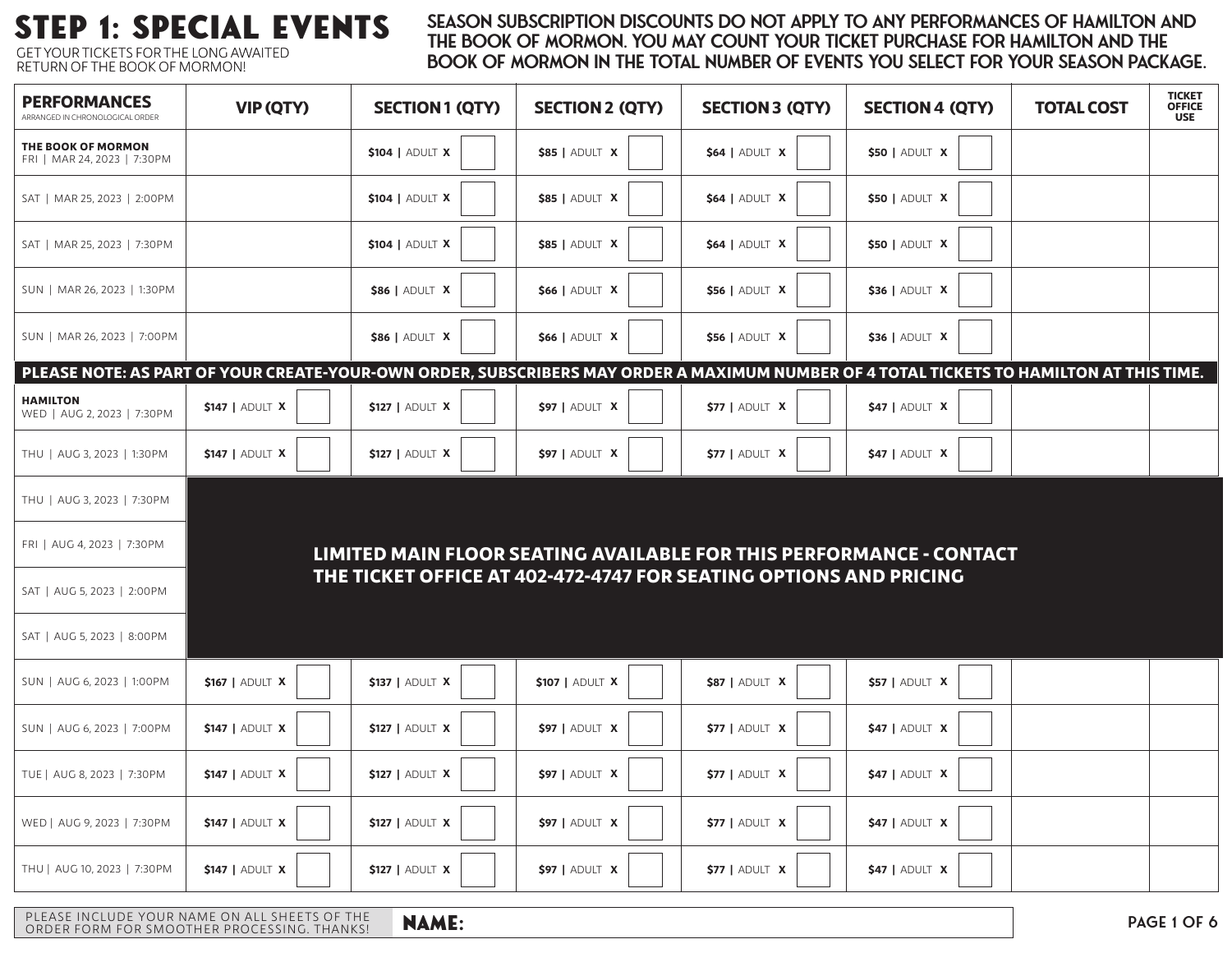### step 1: special events GET YOUR TICKETS FOR THE LONG AWAITED

RETURN OF THE BOOK OF MORMON!

### Season subscription discounts do not apply to any performances of Hamilton and THE BOOK OF MORMON. YOU MAY COUNT YOUR TICKET PURCHASE FOR HAMILTON AND THE Book of Mormon in the total number of events you select for your season package.

| <b>PERFORMANCES</b><br>ARRANGED IN CHRONOLOGICAL ORDER | <b>VIP (QTY)</b> | <b>SECTION 1 (QTY)</b> | <b>SECTION 2 (QTY)</b> | <b>SECTION 3 (QTY)</b> | <b>SECTION 4 (QTY)</b> | <b>TOTAL COST</b> | <b>TICKET</b><br><b>OFFICE</b><br><b>USE</b> |
|--------------------------------------------------------|------------------|------------------------|------------------------|------------------------|------------------------|-------------------|----------------------------------------------|
| <b>HAMILTON</b><br>FRI   AUG 11, 2023   7:30PM         | $$167$   Adult X | \$137   ADULT X        | \$107   ADULT X        | <b>\$87   ADULT X</b>  | $$57$   ADULT $X$      |                   |                                              |
| SAT   AUG 12, 2023   2:00PM                            | \$167   ADULT X  | \$137   ADULT X        | \$107   ADULT X        | <b>\$87   ADULT X</b>  | $$57$   ADULT $X$      |                   |                                              |
| SAT   AUG 12, 2023   8:00PM                            | \$167   ADULT X  | <b>\$137   ADULT X</b> | \$107   ADULT X        | <b>\$87   ADULT X</b>  | $$57$   ADULT $X$      |                   |                                              |
| SUN   AUG 13, 2023   1:00PM                            | \$167   ADULT X  | \$137   ADULT X        | \$107   ADULT X        | <b>\$87   ADULT X</b>  | $$57$   Adult $X$      |                   |                                              |
| SUN   AUG 13, 2023   7:00PM                            | $$147$   Adult X | \$127   ADULT X        | \$97   ADULT X         | $$77$   ADULT $X$      | $$47$   ADULT X        |                   |                                              |
| <b>SPECIAL EVENTS SUBTOTAL (STEP 1)</b>                |                  |                        |                        |                        |                        |                   |                                              |

# step 2: Season order

PLEASE USE THIS ORDER FORM TO ORDER YOUR SUBSCRIPTION FOR 4 OR MORE EVENTS FOR THE 2022-2023 SEASON. ONLY SUBSCRIPTION ORDERS ARE BEING ACCEPTED UNTIL AUGUST 10, 2022.

| <b>PERFORMANCES</b><br>ARRANGED IN CHRONOLOGICAL ORDER                                | <b>SECTION1 (QTY)</b>                                                               | <b>SECTION 2 (QTY)</b>                                          | <b>SECTION 3 (QTY)</b>                           | <b>SECTION 4 (QTY)</b>          | <b>TOTAL COST</b> | <b>TICKET</b><br><b>OFFICE</b><br><b>USE</b> |
|---------------------------------------------------------------------------------------|-------------------------------------------------------------------------------------|-----------------------------------------------------------------|--------------------------------------------------|---------------------------------|-------------------|----------------------------------------------|
| <b>DIANA KRALL</b><br>SUN   OCT 2, 2022   7:00PM                                      | $\frac{$49.50}{$TUV\gamma TH}x$<br>$\mathsf{S99}_{\mathsf{ADULT}}$ <b>x</b>         | $S$ <sup>542</sup> x<br>$\underset{\text{ADULT}}{\text{S84}}$ x | $S69$ X<br>$$34.50$<br>STU/YTH $x$               | $S$ <sup>527</sup> x<br>$S54$ X |                   |                                              |
| THIRD COAST PERCUSSION<br><b>PERSPECTIVES (KIMBALL)</b><br>WED   OCT 5, 2022   7:30PM | $\underset{\text{ADULT}}{\text{S42}}$ x<br>$S$ <sup>21</sup> $x$                    | $\underset{\text{ADULT}}{\text{S32}}\,x$<br>S T U / Y T H X     | $\frac{\text{S11}}{\text{STU/YTH}}$ X<br>$S22$ X |                                 |                   |                                              |
| THE WILDS (CARSON THEATER)<br>THU   OCT 6, 2022   7:30PM                              | $535$<br>Adult<br>$S$ 17.50 $x$                                                     |                                                                 |                                                  |                                 |                   |                                              |
| FRI   OCT 7, 2022   7:30PM                                                            | $\underset{\text{ADULT}}{\text{S35}}$ X<br>$S$ 17.50 $x$                            |                                                                 |                                                  |                                 |                   |                                              |
| SAT   OCT 8, 2022   2:00PM                                                            | $\frac{\$35}{ADULT}$ x<br>$\frac{\$17.50}{STU/\gamma TH}x$                          |                                                                 |                                                  |                                 |                   |                                              |
| SUN   OCT 9, 2022   2:00PM                                                            | $\underset{\text{ADULT}}{\text{S35}}\textbf{x}$<br>$S$ 17.50 $x$                    |                                                                 |                                                  |                                 |                   |                                              |
| THU   OCT 13, 2022   7:30PM                                                           | $\underset{\text{ADULT}}{\text{S35}}$ X<br>$\frac{\text{S17.50}}{\text{STU/YTH}}$ x |                                                                 |                                                  |                                 |                   |                                              |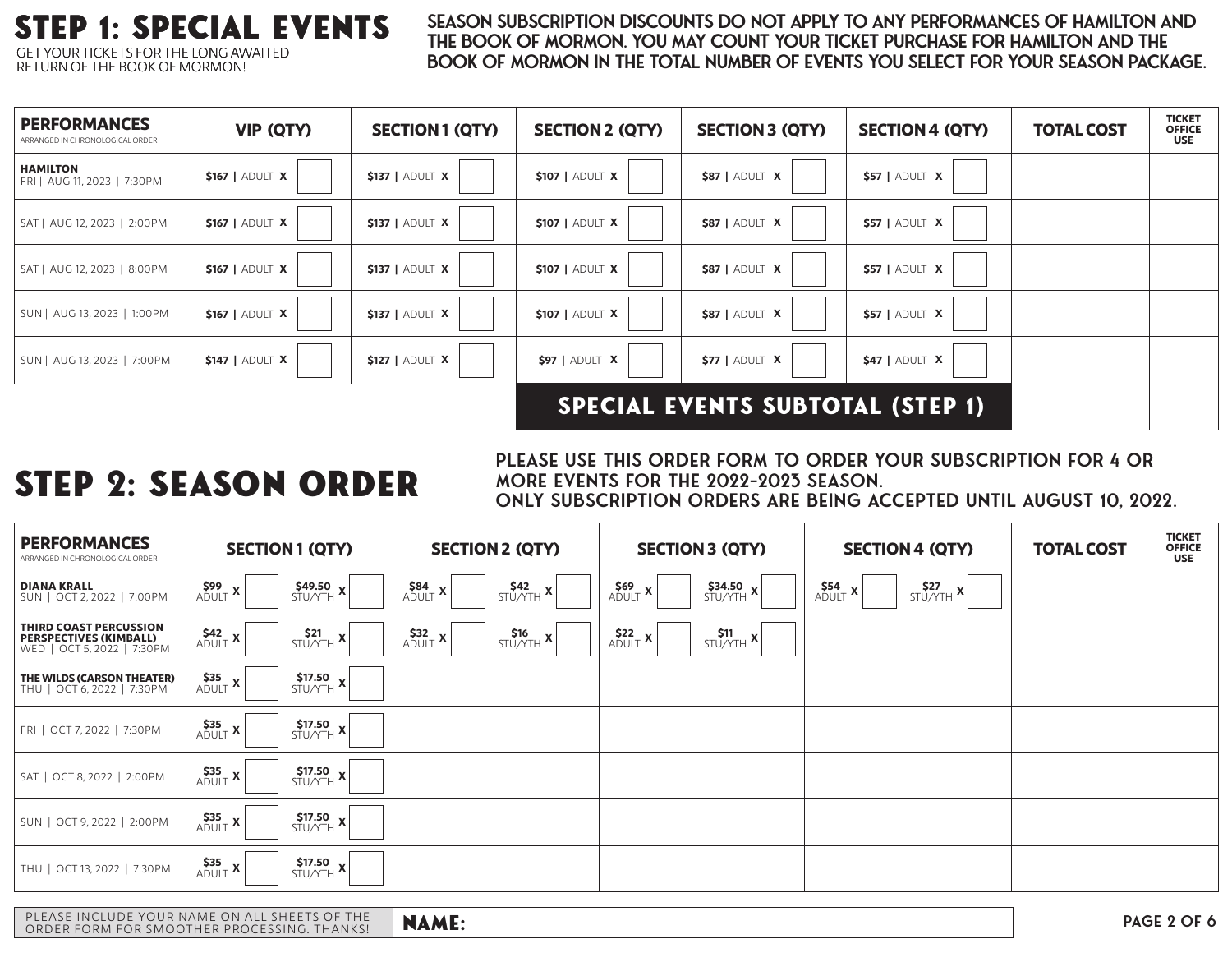### PLEASE USE THIS ORDER FORM TO ORDER YOUR SUBSCRIPTION FOR 4 OR MORE EVENTS FOR THE 2022-2023 SEASON. ONLY SUBSCRIPTION ORDERS ARE BEING ACCEPTED UNTIL AUGUST 10, 2022.

| <b>PERFORMANCES</b><br>ARRANGED IN CHRONOLOGICAL ORDER                                     | <b>SECTION1 (QTY)</b>                                                    | <b>SECTION 2 (QTY)</b>                                                            | <b>SECTION 3 (QTY)</b>                                                                                                                                                                                                                                                                                                                                                                                 | <b>SECTION 4 (QTY)</b>                                                                                                                                                                                                                                                                                                                                                                                    | <b>TOTAL COST</b> | <b>TICKET</b><br><b>OFFICE</b><br><b>USE</b> |
|--------------------------------------------------------------------------------------------|--------------------------------------------------------------------------|-----------------------------------------------------------------------------------|--------------------------------------------------------------------------------------------------------------------------------------------------------------------------------------------------------------------------------------------------------------------------------------------------------------------------------------------------------------------------------------------------------|-----------------------------------------------------------------------------------------------------------------------------------------------------------------------------------------------------------------------------------------------------------------------------------------------------------------------------------------------------------------------------------------------------------|-------------------|----------------------------------------------|
| THE WILDS (CARSON THEATER)<br>FRI   OCT 14, 2022   7:30PM                                  | \$35<br>$$17.50$<br>STU/YTH X<br>$ADULT$ $X$                             |                                                                                   |                                                                                                                                                                                                                                                                                                                                                                                                        |                                                                                                                                                                                                                                                                                                                                                                                                           |                   |                                              |
| SAT   OCT 15, 2022   2:00PM                                                                | $$17.50$<br>STU/YTH X<br>$\underset{\text{ADULT}}{\text{S35}}$ x         |                                                                                   |                                                                                                                                                                                                                                                                                                                                                                                                        |                                                                                                                                                                                                                                                                                                                                                                                                           |                   |                                              |
| SAT   OCT 15, 2022   7:30PM                                                                | $535$ X ADULT<br>$$17.50$ $$\rm{\textstyle{{5\mathrm{TU/YTH}}}}$$<br>X   |                                                                                   |                                                                                                                                                                                                                                                                                                                                                                                                        |                                                                                                                                                                                                                                                                                                                                                                                                           |                   |                                              |
| <b>DANNY ELFMAN'S MUSIC FROM</b><br>THE FILMS OF TIM BURTON<br>SAT   OCT 8, 2022   7:30 PM | $590$<br>Adult X<br>$$45$<br>STU/YTH $x$                                 | $575$ X Adult<br>$$37.50STU/YTH$ $\times$                                         | $$50\rm{ }\over {\hbox{ADULT}}$ X<br>$$25$<br>STU/YTH $x$                                                                                                                                                                                                                                                                                                                                              | $\frac{\$40}{\mathsf{ADULT}}$ X<br>$$20$<br>STU/YTH X                                                                                                                                                                                                                                                                                                                                                     |                   |                                              |
| <b>WINNIE THE POOH</b><br>SUN   OCT 16, 2022   4:00PM                                      | $560$<br>Adult X<br>\$30<br>STU/YTH X                                    | $\underset{\text{ADULT}}{\text{S45}}$ X<br>$$22.50$ $\times10/\gamma$ TH $\times$ | $$17.50}_{\text{STU/YTH}}$ x<br>$\underset{\text{ADULT}}{\text{S35}}$ <b>x</b>                                                                                                                                                                                                                                                                                                                         | $\underset{\text{ADULT}}{\text{S25}}$ X<br>$\frac{\text{$12.50}}{\text{STU/YTH}}$ x                                                                                                                                                                                                                                                                                                                       |                   |                                              |
| MON   OCT 17, 2022   10:00AM                                                               | \$22.50<br>$545$<br>Adult X<br>$\boldsymbol{\mathsf{x}}$<br>STU/YTH      | $\underset{\text{ADULT}}{\text{S35}}$ X<br>\$17.50<br>$STU/YTH$ X                 | $\underset{\text{ADULT}}{\text{S20}}$ X<br>\$10<br>$\begin{picture}(20,5) \put(0,0){\line(1,0){15}} \put(15,0){\line(1,0){15}} \put(15,0){\line(1,0){15}} \put(15,0){\line(1,0){15}} \put(15,0){\line(1,0){15}} \put(15,0){\line(1,0){15}} \put(15,0){\line(1,0){15}} \put(15,0){\line(1,0){15}} \put(15,0){\line(1,0){15}} \put(15,0){\line(1,0){15}} \put(15,0){\line(1,0){15}} \put(15,0){\line(1,$ | $$15$ Adult<br>\$7.50<br>$\boldsymbol{\mathsf{x}}$<br>$\begin{picture}(20,5) \put(0,0){\line(1,0){15}} \put(15,0){\line(1,0){15}} \put(15,0){\line(1,0){15}} \put(15,0){\line(1,0){15}} \put(15,0){\line(1,0){15}} \put(15,0){\line(1,0){15}} \put(15,0){\line(1,0){15}} \put(15,0){\line(1,0){15}} \put(15,0){\line(1,0){15}} \put(15,0){\line(1,0){15}} \put(15,0){\line(1,0){15}} \put(15,0){\line(1,$ |                   |                                              |
| <b>D.C.'S REFLECTING FOOLS</b><br>THU   OCT 20, 2022   7:30PM                              | $$22.50$ $\times10/\gamma$ $\times10$<br>$545$ X ADULT                   | $\underset{\text{ADULT}}{\text{S35}}$ X<br>$$17.50}_{\text{STU/YTH}}$ x           | $$12.50$ $$\rm{\rm STU/YTH}$ $\times$<br>$\underset{\text{ADULT}}{\text{S25}}$ x                                                                                                                                                                                                                                                                                                                       | \$20 X<br>Adult<br>$\frac{\text{S10}}{\text{STU/YTH}}$ X                                                                                                                                                                                                                                                                                                                                                  |                   |                                              |
| <b>CHICAGO</b><br>TUE   OCT 25, 2022   7:30PM                                              | $$40.50$<br>STU/YTH X<br>$581$<br>Adult X                                | $\underset{\text{ADULT}}{\text{S71}}$ x<br>$$35.50STU/YTH$ $\times$               | $\frac{\text{ }}{\text{ }530.50}\text{ X}$<br>$_{\text{ADULT}}^{\text{S61}}$ x                                                                                                                                                                                                                                                                                                                         | $\overset{\text{S51}}{\text{ADULT}}$ x<br>$$25.50$ $\times$ $$570/\gamma\tau\textsc{h}$ $\times$                                                                                                                                                                                                                                                                                                          |                   |                                              |
| WED   OCT 26, 2022   7:30PM                                                                | $581$<br>Adult X<br>\$40.50<br>$\boldsymbol{\mathsf{x}}$<br>STU/YTH      | $$71$ Adult<br>$$35.50STU/YTH$ $\times$<br>$\boldsymbol{\mathsf{x}}$              | $$30.50$$ $\rm X$ $$570/YTH}$ $\times$<br>$561$ X adult                                                                                                                                                                                                                                                                                                                                                | $\mathsf{S51}_{\mathsf{ADULT}}$ <b>x</b><br>\$25.50 $\times$<br>STU/YTH                                                                                                                                                                                                                                                                                                                                   |                   |                                              |
| THU   OCT 27, 2022   7:30PM                                                                | $$40.50\times$57U/YTH}$ x<br>$\frac{\$81}{\mathsf{ADULT}}$ X             | $$35.50\atop \rm STU/YTH}$ x<br>$\underset{\text{ADULT}}{\text{S71}}$ x           | $\frac{\text{ }}{\text{ }530.50}\text{ X}$<br>$\underset{\text{ADULT}}{\text{S61}}$ x                                                                                                                                                                                                                                                                                                                  | $\overset{\text{S51}}{\text{ADULT}}$ x<br>\$25.50<br>$STU/YTH$ X                                                                                                                                                                                                                                                                                                                                          |                   |                                              |
| FRI   OCT 28, 2022   7:30 PM                                                               | \$40.50<br>\$81<br>ADULT X<br>STU/YTH X                                  | \$35.50<br>\$71<br>ADULT X<br>STU/YTH X                                           | \$30.50<br>\$61<br>ADULT X<br>STU/YTH X                                                                                                                                                                                                                                                                                                                                                                | \$51<br>\$25.50<br>ADULT X<br>$STU/YTH$ <b>X</b>                                                                                                                                                                                                                                                                                                                                                          |                   |                                              |
| <b>NAUGHTON DUO</b><br>TUE   NOV 1, 2022   7:30PM                                          | \$42<br>Adult<br>\$21<br>$\boldsymbol{\mathsf{x}}$<br>$STU/YTH$ <b>X</b> | \$36<br>\$18<br>ADULT X<br>$STU/YTH$ <b>X</b>                                     |                                                                                                                                                                                                                                                                                                                                                                                                        |                                                                                                                                                                                                                                                                                                                                                                                                           |                   |                                              |
| <b>STOMP</b><br>THU   NOV 3, 2022   7:30PM                                                 | $$29.50$ $\times$ $$STU/\gamma\tau H$ $\times$<br>$\xi_{\text{ADULT}}$ x | $\underset{\text{ADULT}}{\text{S54}}$ X<br>$SZ7$<br>$STU/YTH$ X                   | $\frac{\text{S24.50}}{\text{STU/YTH}}$ x<br>$\underset{\text{ADULT}}{\text{S49}}$ X                                                                                                                                                                                                                                                                                                                    | $539$ X adult<br>$$19.50\atop \text{STU/YTH}$ x                                                                                                                                                                                                                                                                                                                                                           |                   |                                              |
| FRI   NOV 4, 2022   7:30PM                                                                 | $_{\text{ADULT}}^{\text{S59}}$ x<br>$$29.50$<br>STU/YTH X                | $554$<br>Adult X<br>$SZ7$<br>$STU/YTH$ X                                          | $549$<br>Adult X<br>$$24.50$ $\times10/\gamma$ $\times10$                                                                                                                                                                                                                                                                                                                                              | $539$ X adult<br>$$19.50$<br>STU/YTH X                                                                                                                                                                                                                                                                                                                                                                    |                   |                                              |
| <b>CAMILLE A. BROWN &amp; DANCERS</b><br>THU   NOV 10, 2022   7:30PM                       | $$22.50$<br>STU/YTH X<br>$\underset{\text{ADULT}}{\text{S45}}$ x         | $\underset{\text{ADULT}}{\text{S35}}$ <b>x</b><br>$$17.50}_{\text{STU/YTH}}$ x    | $$12.50$<br>STU/YTH X<br>$\underset{\text{ADULT}}{\text{S25}}$ <b>x</b>                                                                                                                                                                                                                                                                                                                                |                                                                                                                                                                                                                                                                                                                                                                                                           |                   |                                              |
| <b>TENTHING BRASS ENSEMBLE:</b><br>A HOLIDAY CELEBRATION<br>THU   DEC 1, 2022   7:30PM     | \$49<br>$$24.50$<br>STU/YTH $x$<br>ADULT X                               | \$39<br>\$19.50<br>ADULT X<br>STU/YTH X                                           | $\underset{\text{ADULT}}{\text{S29}}$ X<br>$$14.50$<br>STU/YTH $x$                                                                                                                                                                                                                                                                                                                                     | $519$<br>Adult X<br>\$9.50<br>$STU/YTH$ <b>X</b>                                                                                                                                                                                                                                                                                                                                                          |                   |                                              |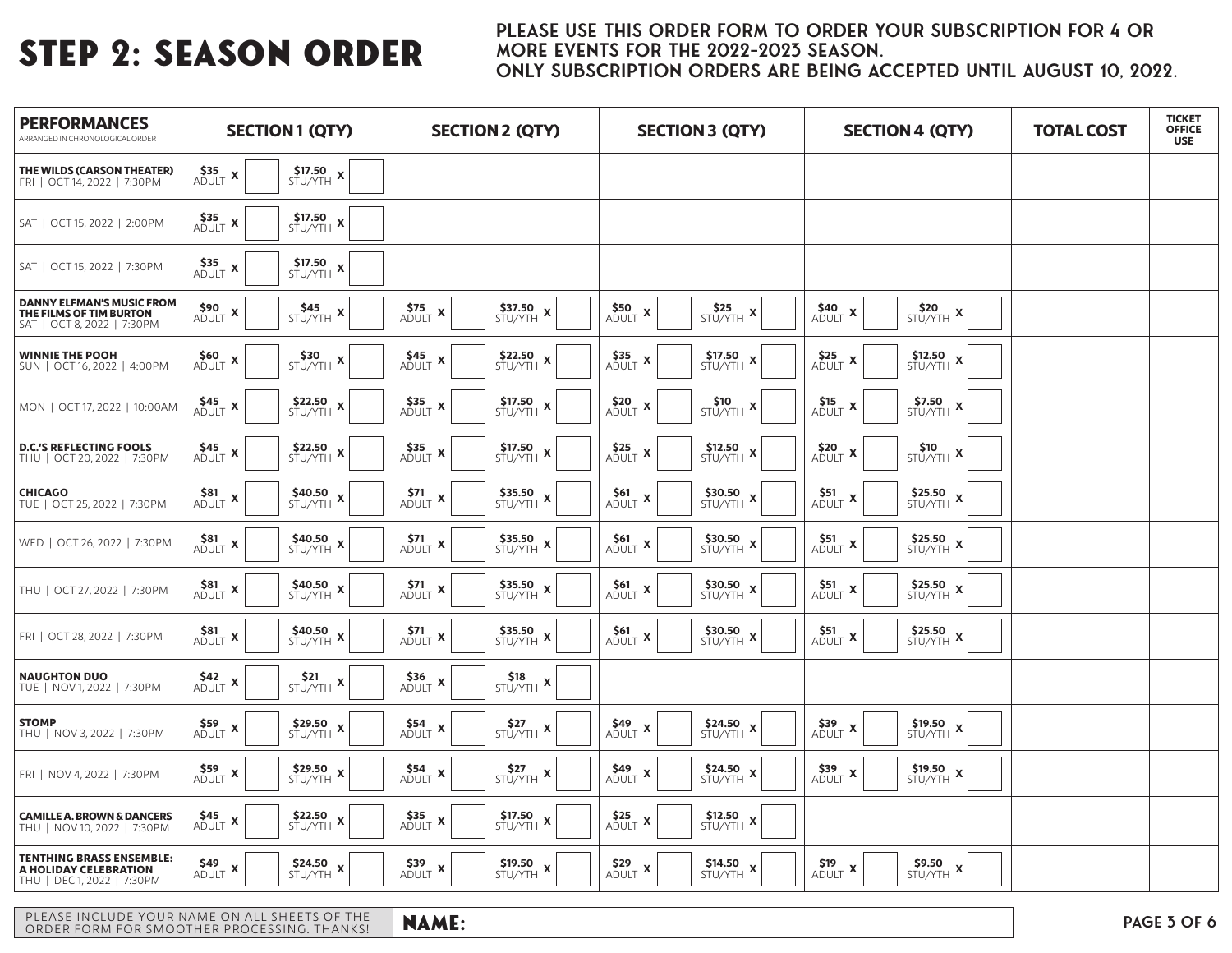### PLEASE USE THIS ORDER FORM TO ORDER YOUR SUBSCRIPTION FOR 4 OR MORE EVENTS FOR THE 2022-2023 SEASON. ONLY SUBSCRIPTION ORDERS ARE BEING ACCEPTED UNTIL AUGUST 10, 2022.

| <b>PERFORMANCES</b><br>ARRANGED IN CHRONOLOGICAL ORDER                                             | <b>SECTION1 (QTY)</b>                                |                               |                                                  | <b>SECTION 2 (QTY)</b>                        |                                         | <b>SECTION 3 (QTY)</b>                                                                                                                                                                                                                                                                                                                                      |                                                   | <b>SECTION 4 (QTY)</b>                                     | <b>TOTAL COST</b> | <b>TICKET</b><br><b>OFFICE</b><br><b>USE</b> |
|----------------------------------------------------------------------------------------------------|------------------------------------------------------|-------------------------------|--------------------------------------------------|-----------------------------------------------|-----------------------------------------|-------------------------------------------------------------------------------------------------------------------------------------------------------------------------------------------------------------------------------------------------------------------------------------------------------------------------------------------------------------|---------------------------------------------------|------------------------------------------------------------|-------------------|----------------------------------------------|
| <b>ALTON BROWN LIVE:<br/>BEYOND THE EATS<br/>THE HOLIDAY VARIANT</b><br>THU   DEC 8, 2022   7:30PM | \$88<br>$\overbrace{\mathsf{ADULT}}^{\mathsf{co}}$ X | $$44$<br>STU/YTH $x$          | $\overset{\text{S78}}{\text{ADULT}}$ X           | $$39$<br>Stu/yth X                            | $\underset{\text{ADULT}}{\text{S68}}$ x | $$34$<br>STU/YTH $x$                                                                                                                                                                                                                                                                                                                                        | \$58<br>Adult<br>$\boldsymbol{\mathsf{x}}$        | $$29$<br>STU/YTH $x$                                       |                   |                                              |
| DR. SEUSS' HOW THE GRINCH<br>STOLE CHRISTMAS! THE MUSICAL<br>THU   DEC 22, 2022   7:00PM           | \$81<br>$ADULT$ $X$                                  | $$40.50\times$57U/YTH}$ x     | \$71<br>$\boldsymbol{\mathsf{x}}$<br>ADULT       | $$35.50\times$57U/YTH}$ $\times$              | \$61<br>ADULT X                         | \$30.50<br>$\boldsymbol{\mathsf{x}}$<br>STU/YTH                                                                                                                                                                                                                                                                                                             | \$51<br>X<br>ADULT                                | \$25.50<br>STU/YTH X                                       |                   |                                              |
| FRI   DEC 23, 2022   10:00AM                                                                       | $\frac{\$81}{\mathsf{ADULT}}$ X                      | $$40.50\times$57U/YTH}$ x     | $\frac{\textsf{S71}}{\textsf{ADULT}}$ X          | $$35.50\times$57U/YTH$ $\times$               | $561$ X Adult                           |                                                                                                                                                                                                                                                                                                                                                             | $551$ X ADULT                                     | $$25.50$<br>STU/YTH X                                      |                   |                                              |
| FRI   DEC 23, 2022   2:00PM                                                                        | $581$ X ADULT X                                      | \$40.50<br>$STU/YTH$ <b>X</b> | \$71<br>$ADULT$ $X$                              | $$35.50\times$57U/YTH}$ x                     | $\frac{\text{S61}}{\text{ADULT}}$ X     | $$30.50$$ $\times$ $$57U/\rm{YTH}$ $\times$                                                                                                                                                                                                                                                                                                                 | $551$ X Adult                                     | $$25.50$<br>STU/YTH X                                      |                   |                                              |
| FRI   DEC 23, 2022   7:00PM                                                                        | \$81<br>$ADULT$ $X$                                  | $$40.50\times$57U/YTH}$ x     | \$71<br>$ADULT$ $X_1$                            | \$35.50<br>$STU/YTH$ X                        | \$61<br>ADULT X                         | \$30.50<br>$\boldsymbol{\mathsf{x}}$<br>STU/YTH                                                                                                                                                                                                                                                                                                             | \$51<br>X<br><b>ADULT</b>                         | \$25.50<br>STU/YTH X                                       |                   |                                              |
| SAT   DEC 24, 2022   10:00AM                                                                       | $581$ X<br>Adult                                     | $$40.50\times$57U/YTH}$ x     | \$71<br>$ADULT$ X                                | $$35.50\times$57U/YTH}$ $\times$              | $561$ X adult                           | \$30.50<br>$\boldsymbol{\mathsf{x}}$<br>STU/YTH                                                                                                                                                                                                                                                                                                             | <b>\$51</b><br>Adult<br>X                         | $$25.50$ $\times$ $$570/\gamma\tau\textnormal{H}$ $\times$ |                   |                                              |
| <b>BRIAN STOKES MITCHELL</b><br>SAT   JAN 21, 2023   7:30PM                                        | $558$<br>Adult                                       | \$29<br>$STU/YTH$ $X$         | $\underset{\text{ADULT}}{\text{S48}}$ x          | $$24$<br>STU/YTH $x$                          | $538$<br>Adult X                        | \$19<br>$\begin{picture}(20,5) \put(0,0){\line(0,1){15}} \put(15,0){\line(0,1){15}} \put(15,0){\line(0,1){15}} \put(15,0){\line(0,1){15}} \put(15,0){\line(0,1){15}} \put(15,0){\line(0,1){15}} \put(15,0){\line(0,1){15}} \put(15,0){\line(0,1){15}} \put(15,0){\line(0,1){15}} \put(15,0){\line(0,1){15}} \put(15,0){\line(0,1){15}} \put(15,0){\line(0,$ | <b>\$28</b><br>ADULT<br>۰X                        | $$^{514}_{STU/YTH}$ X                                      |                   |                                              |
| <b>ON YOUR FEET!</b><br>FRI   JAN 27, 2023   7:30PM                                                | \$81<br>ADULT X                                      | \$40.50<br>$STU/YTH$ $X_1$    | \$71<br>$A\overline{D} \overline{U} LT$ <b>X</b> | \$35.50<br>$STU/YTH$ X                        | \$61<br>ADULT X                         | \$30.50<br>STU/YTH X                                                                                                                                                                                                                                                                                                                                        | \$51<br>X<br><b>ADULT</b>                         | \$25.50<br>STU/YTH X                                       |                   |                                              |
| SAT   JAN 28, 2023   7:30PM                                                                        | $\underset{\text{ADULT}}{\text{S81}}$ x              | $$40.50\times$57U/YTH}$ x     | \$71<br>ADULT X                                  | \$35.50<br>$STU/YTH$ X                        | $_{\text{ADULT}}^{\text{S61}}$ x        | \$30.50<br>STU/YTH X                                                                                                                                                                                                                                                                                                                                        | \$51<br>$\boldsymbol{\mathsf{x}}$<br>ADULT        | \$25.50<br>STU/YTH X                                       |                   |                                              |
| <b>JAZZMEIA HORN</b><br>TUE   FEB 14, 2023   7:30PM                                                | \$48<br>$ADULT$ $X$                                  | \$24<br>$STU/YTH$ $X$         | $538$ Adult X                                    | \$19<br>$STU/YTH$ <b>X</b>                    | $\underset{\text{ADULT}}{\text{S28}}$ x | \$14<br>$STU/YTH$ $X$                                                                                                                                                                                                                                                                                                                                       |                                                   |                                                            |                   |                                              |
| <b>REZA: EDGE OF ILLUSION</b><br>SAT   FEB 18, 2023   7:30PM                                       | $552$ X ADULT                                        | $$26$<br>STU/YTH $x$          | $\underset{\text{ADULT}}{\text{S48}}$ x          | $\frac{\text{S24}}{\text{STU/YTH}}$ X         | $\underset{\text{ADULT}}{\text{S42}}$ x | $\frac{\text{S21}}{\text{STU/YTH}}$ X                                                                                                                                                                                                                                                                                                                       | <b>\$36</b><br>ADULT<br>$\boldsymbol{\mathsf{x}}$ | $$18$<br>STU/YTH $x$                                       |                   |                                              |
| <b>LEGALLY BLONDE</b><br>TH   FEB 23, 2023   7:30PM                                                | $581$ X ADULT X                                      | $$40.50\times$57U/YTH}$ x     | $\underset{\text{ADULT}}{\text{S71}}$ x          | $$35.50\times$57U/YTH}$ x                     | $\frac{\text{S61}}{\text{ADULT}}$ X     |                                                                                                                                                                                                                                                                                                                                                             | $551$ X ADULT                                     | $$25.50$<br>STU/YTH X                                      |                   |                                              |
| FRI   FEB 24, 2023   7:30PM                                                                        | \$81<br>ADULT X                                      | $$40.50$ x stu/yth $x$        | \$71<br>$\boldsymbol{\mathsf{x}}$<br>ADULT       | $$35.50\times$57U/YTH$ $\times$               | \$61<br>$ADULT$ $X_1$                   | $$30.50$$ $\times$ $$57U/\Upsilon H$ $\times$                                                                                                                                                                                                                                                                                                               | \$51<br>X<br>ADULT                                | $$25.50$<br>STU/YTH X                                      |                   |                                              |
| SAT   FEB 25, 2023   2:00PM                                                                        | \$81<br>ADULT X                                      | $$40.50\times$57U/YTH}$ x     | \$71<br>ADULT X                                  | $$35.50\times$57U/YTH$ $\times$               | \$61<br>ADULT X                         | \$30.50 $x'$<br>STU/YTH                                                                                                                                                                                                                                                                                                                                     | \$51<br>X<br>ADULT                                | \$25.50<br>STU/YTH X                                       |                   |                                              |
| SAT   FEB 25, 2023   7:30PM                                                                        | $581\over{\text{ADULT}}$ X                           | $$40.50\times$57U/YTH}$ x     | $\underset{\text{ADULT}}{\text{S71}}$ x          | $$35.50$ $\times10/\gamma$ $\rm{TH}$ $\times$ | $561$ X Adult                           |                                                                                                                                                                                                                                                                                                                                                             | <b>\$51</b><br>Adult<br>X                         | $$25.50$ $\times$ $$\rm STU/YTH}$ $\times$                 |                   |                                              |
| <b>HENRIETTA SOLWAY</b><br>(CARSON THEATER)<br>SAT   FEB 25, 2023   2:00PM                         | \$30<br>ADULT X                                      | \$15<br>$STU/YTH$ $X$         |                                                  |                                               |                                         |                                                                                                                                                                                                                                                                                                                                                             |                                                   |                                                            |                   |                                              |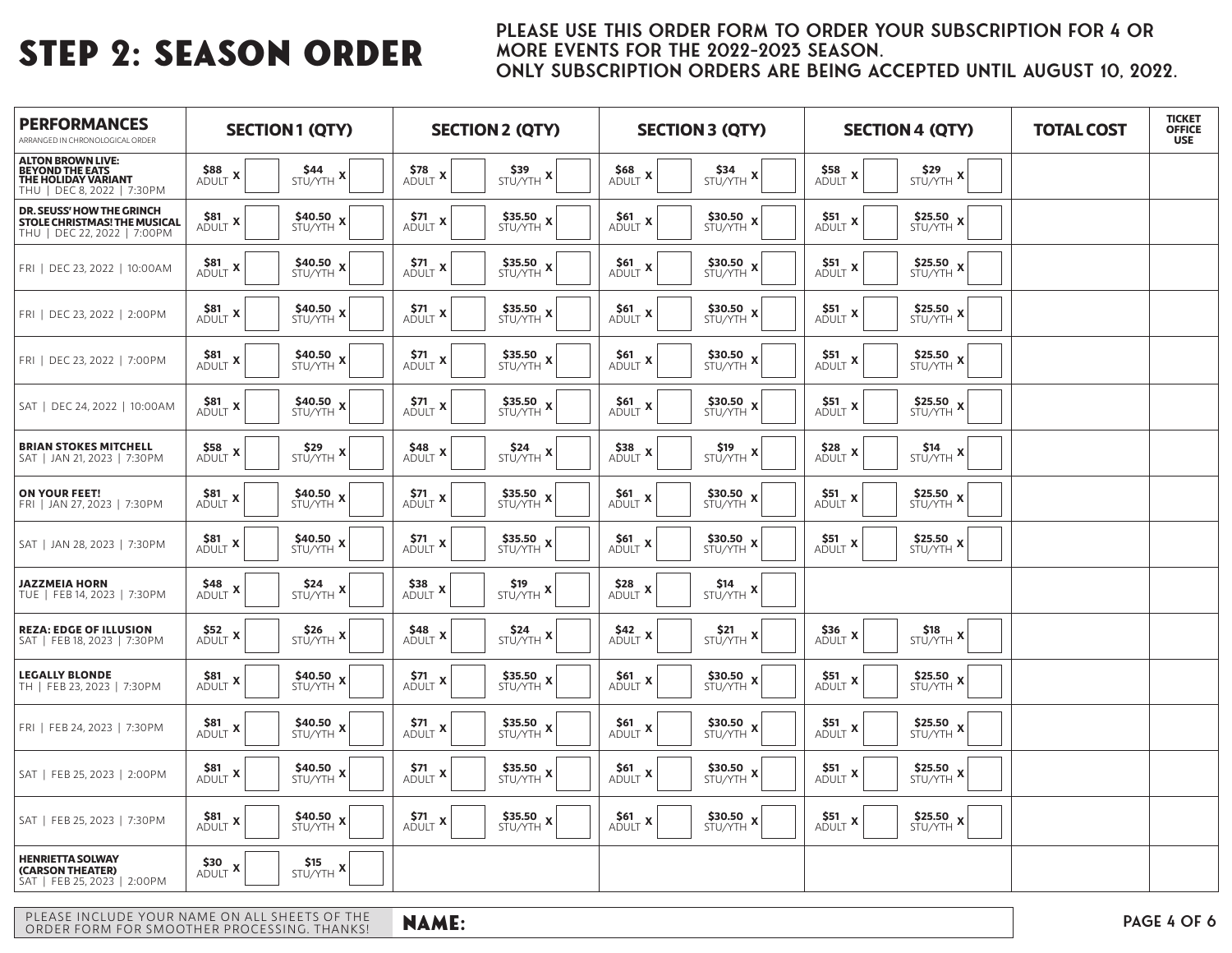### PLEASE USE THIS ORDER FORM TO ORDER YOUR SUBSCRIPTION FOR 4 OR MORE EVENTS FOR THE 2022-2023 SEASON. ONLY SUBSCRIPTION ORDERS ARE BEING ACCEPTED UNTIL AUGUST 10, 2022.

| <b>PERFORMANCES</b><br>ARRANGED IN CHRONOLOGICAL ORDER                                           | <b>SECTION1 (QTY)</b>                                                       | <b>SECTION 2 (QTY)</b>                                                                        | <b>SECTION 3 (QTY)</b>                                                                        | <b>SECTION 4 (QTY)</b>                                                                                                | <b>TOTAL COST</b> | <b>TICKET</b><br><b>OFFICE</b><br><b>USE</b> |
|--------------------------------------------------------------------------------------------------|-----------------------------------------------------------------------------|-----------------------------------------------------------------------------------------------|-----------------------------------------------------------------------------------------------|-----------------------------------------------------------------------------------------------------------------------|-------------------|----------------------------------------------|
| <b>HENRIETTA SOLWAY</b><br>(CARSON THEATER)<br>SAT   FEB 25, 2023   7:30PM                       | \$30<br>\$15<br>ADULT X<br>$STU/YTH$ X                                      |                                                                                               |                                                                                               |                                                                                                                       |                   |                                              |
| <b>ORPHEUS CHAMBER</b><br>ORCHESTRA WITH ALESSIO BAX<br>WED   MAR 1, 2023   7:30PM               | \$28<br>\$56 x<br>Adult<br>$STU/YTH$ X                                      | $$23$<br>STU/YTH $x$<br>\$46<br>$ADULT$ $X$                                                   | $\frac{\text{}336}{\text{ADULT}}$ X<br>\$18<br>$\boldsymbol{\mathsf{x}}$<br>STU/YTH           |                                                                                                                       |                   |                                              |
| <b>R.E.S.P.E.C.T.</b><br>FRI   MAR 3, 2023   7:30 PM                                             | $562$ X<br>Adult<br>\$31<br>STU/YTH<br>. X                                  | \$27<br>STU/YTH<br>$$54$ <sub>-X</sub><br>$\boldsymbol{\mathsf{x}}$<br><b>ADULT</b>           | $$46$$ Adult $\times$<br>\$23<br>$\mathbf{x}$<br>STU/YTH                                      | $$36 \ x$<br>\$18<br>$STU/YTH$ X<br><b>ADULT</b>                                                                      |                   |                                              |
| <b>AJIJAAK ON TURTLE ISLAND,</b><br><b>CRANES IN NORTH AMERICA</b><br>THU   MAR 9, 2023   7:00PM | $528$ X<br>Adult<br>$514$<br>$STU/YTH$ X                                    | $524$<br>Adult<br>$512$<br>STU/YTH $x$                                                        | $\underset{\text{ADULT}}{\text{S18}}$ x<br>$59$<br>STU/YTH                                    |                                                                                                                       |                   |                                              |
| TRINITY: CLASSICALLY IRISH<br>FRI   MAR 17, 2023   7:30 PM                                       | \$44<br>\$22<br>$ADULT$ X<br>$STU/YTH$ X                                    | $\underset{\text{ADULT}}{\text{S36}}$ x<br>\$18<br>$STU/YTH$ X                                | $\underset{\text{ADULT}}{\text{S28}}$ x<br>\$14<br>$STU/YTH$ X                                |                                                                                                                       |                   |                                              |
| <b>ALVIN AILEY</b><br><b>AMERICAN DANCE THEATER</b><br>TUE   MAR 21, 2023   7:30PM               | \$29.50<br>\$59<br>$STU/YTH$ $X$<br>ADULT X                                 | $\frac{\text{S49}}{\text{ADULT}}$ X<br>$$24.50$ $\times10/\gamma$ $\times10$                  | \$19.50<br>$\frac{\textbf{539}}{\textbf{ADULT}}$ X<br>$STU/YTH$ <b>X</b>                      | \$29<br>\$14.50<br>$STU/YTH$ <b>X</b><br>X<br><b>ADULT</b>                                                            |                   |                                              |
| <b>WE'RE MUSLIM DON'T PANIC</b><br>(CARSON THEATER)<br>WED   MAR 29, 2023   7:30PM               | $525$ X<br>Adult<br>$\frac{\text{S12.50}}{\text{STU/YTH}}$ x                |                                                                                               |                                                                                               |                                                                                                                       |                   |                                              |
| YO-YO MA & KATHRYN STOTT<br>THU   MAR 30, 2023   7:30PM                                          | \$149<br>\$74.50 $\times$<br>. X<br>ADULT<br>STU/YTH                        | \$119<br>\$59.50<br>$\boldsymbol{\mathsf{x}}$<br>$\mathbf x$<br>STU/YTH<br>ADULT              | \$99<br>\$49.50<br>$\boldsymbol{\mathsf{x}}$<br>$\boldsymbol{\mathsf{x}}$<br>ADULT<br>STU/YTH | \$89<br>\$44.50<br>$\boldsymbol{\mathsf{x}}$<br>X<br>ADULT<br>STU/YTH                                                 |                   |                                              |
| <b>CIRQUE ALFONSE:</b><br><b>ANIMAL - A FARM STORY</b><br>SAT   APR 1, 2023   7:30PM             | \$46<br>\$23<br>$\mathbf{x}$<br>$\mathbf x$<br><b>ADULT</b><br>STU/YTH      | $$38$ <sub>x</sub><br>\$19<br>X<br><b>ADULT</b><br>STU/YTH                                    | $528$<br>Adult<br>\$14<br>$\boldsymbol{\mathsf{x}}$<br>STU/YTH                                | \$18<br>\$9<br>. X<br>$\begin{array}{c}\n\downarrow \rightarrow \\ STU/YTH & \mathbf{X}\n\end{array}$<br><b>ADULT</b> |                   |                                              |
| <b>HUNTERTONES</b><br>THU   APR 13, 2023   7:30 PM                                               | \$38<br>\$19<br>$ADULT$ X<br>$STU/YTH$ X                                    | \$34<br>\$17<br>. X<br>$STU/YTH$ $X$<br>ADULT                                                 | $\underset{\text{ADULT}}{\text{S28}}$ x<br>\$14<br>$STU/YTH$ X                                |                                                                                                                       |                   |                                              |
| <b>MADAGASCAR</b><br>SAT   APR 15, 2023   3:00PM                                                 | \$60<br>\$30<br>$\boldsymbol{\mathsf{x}}$<br>. X<br>STU/YTH<br><b>ADULT</b> | \$50<br>\$25<br>. X<br>$STU/YTH$ X<br>ADULT                                                   | \$22.50<br>\$45<br>$ADULT$ X  <br>STU/YTH                                                     | \$35<br>\$17.50<br>$\boldsymbol{\mathsf{x}}$<br>$\boldsymbol{\mathsf{x}}$<br>STU/YTH<br><b>ADULT</b>                  |                   |                                              |
| SAT   APR 15, 2023   7:30PM                                                                      | \$60<br>\$30<br>$\boldsymbol{X}$<br>$\mathbf x$<br><b>ADULT</b><br>STU/YTH  | $\underset{\text{ADULT}}{\text{S50}}$ x<br>$$25$<br>STU/YTH $x$                               | \$22.50 $\times$<br>$S45$ X<br>STU/YTH                                                        | $$17.50 \times$<br>\$35<br>$\mathbf x$<br><b>ADULT</b><br>STU/YTH                                                     |                   |                                              |
| <b>VAN CLIBURN GOLD MEDALIST</b><br>SUN   APR 16, 2023   7:00PM                                  | $542$ X<br>Adult<br>$$21$<br>STU/YTH $x$                                    | $\frac{\textbf{536}}{\textbf{ADULT}}$ <b>x</b><br>$$18$<br>STU/YTH $x$                        | $\underset{\text{ADULT}}{\text{S28}}$ x<br>\$14<br>, <b>X</b><br>STU/YTH                      |                                                                                                                       |                   |                                              |
| <b>JAGGED LITTLE PILL</b><br>TUE   APR 25, 2023   7:30PM                                         | $$40.50\times$57U/YTH}$ x<br>$581$ X Adult                                  | \$35.50<br>$\overset{\text{S71}}{\text{ADULT}}$ x<br>$\mathbf{x}$<br>STU/YTH                  | \$30.50<br>$_{\text{ADULT}}^{\text{S61}}$ x<br>$\boldsymbol{\mathsf{x}}$<br>STU/YTH           | $$25.50$<br>STU/YTH X<br><b>\$51</b><br>Adult<br>X                                                                    |                   |                                              |
| WED   APR 26, 2023   7:30PM                                                                      | \$40.50<br>\$81<br>$\boldsymbol{\mathsf{x}}$<br>X<br>ADULT<br>STU/YTH       | \$35.50<br>\$71<br>$\pmb{\mathsf{x}}$<br>$\boldsymbol{\mathsf{x}}$<br>STU/YTH<br><b>ADULT</b> | \$30.50<br>\$61<br>ADULT X<br>STU/YTH                                                         | \$51<br>\$25.50<br>$\boldsymbol{\mathsf{x}}$<br>X<br>STU/YTH<br><b>ADULT</b>                                          |                   |                                              |
| THU   APR 27, 2023   7:30PM                                                                      | \$40.50<br>\$81<br>$STU/YTH$ <b>X</b><br>X<br>ADULT                         | \$35.50<br>\$71<br>$ADULT$ <b>x</b><br>$STU/YTH$ $X$                                          | \$30.50<br>\$61<br>ADULT X<br>$STU/YTH$ $X$                                                   | \$25.50<br>\$51<br>$STU/YTH$ $X$<br>X<br><b>ADULT</b>                                                                 |                   |                                              |